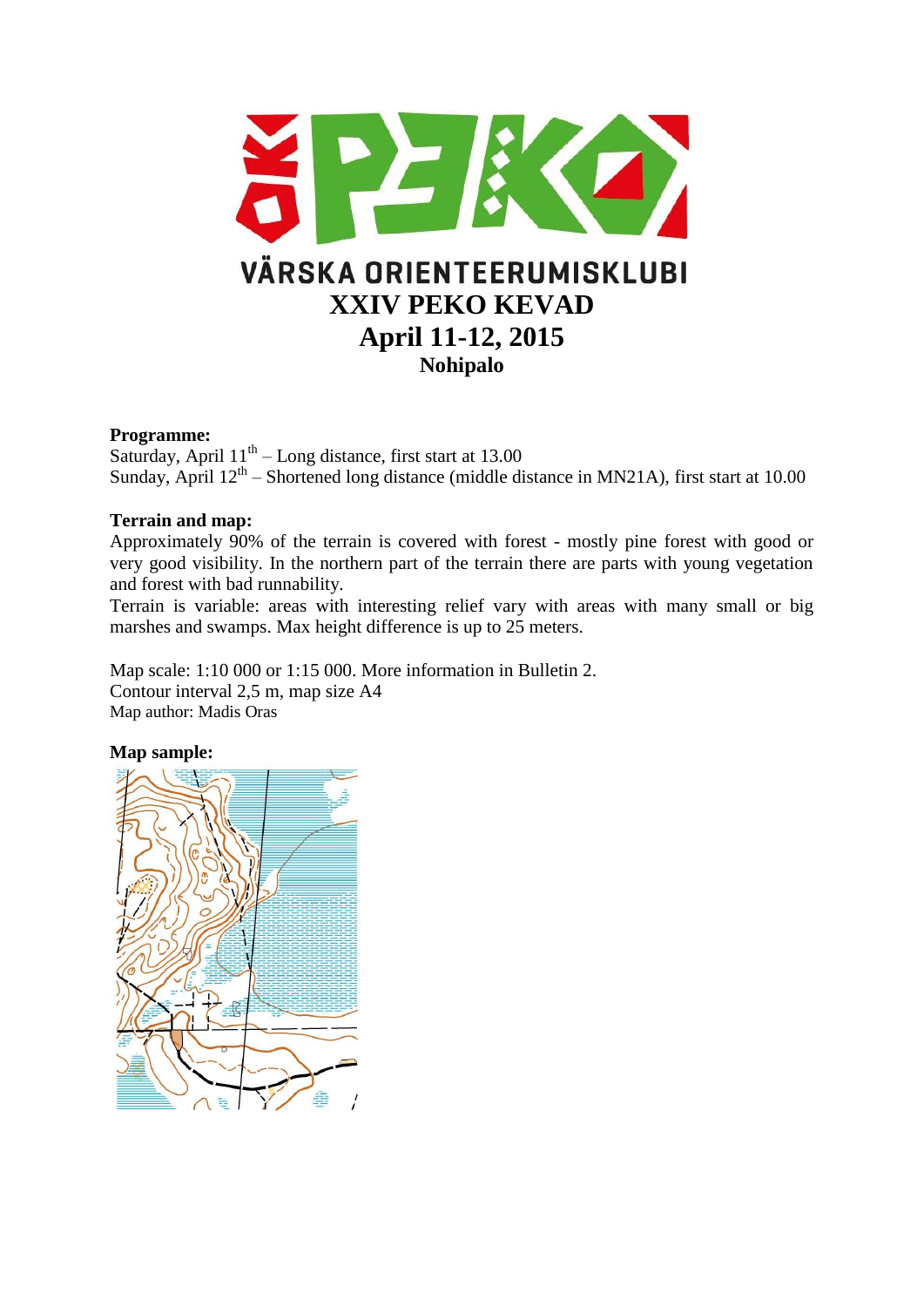# **Location:**

Competition centre is located in village Nohipalo. Route markings start from the 21th km of Põlva-Karisilla road.



### **Classes:**

MN 8 - marked course; MN 10 - marked course; MN 12; MN 14; 16; 18; 21A; 21B; 35; 40; 45; 50; 55; 60; 65; 70 Open course M - men, N - women Marked course - course is marked on the terrain with plastic ribbon and drawn on the map, but marking is not following the fastest route from control to control.

MN 8, 10 competitors will get their map 1 minute before the start.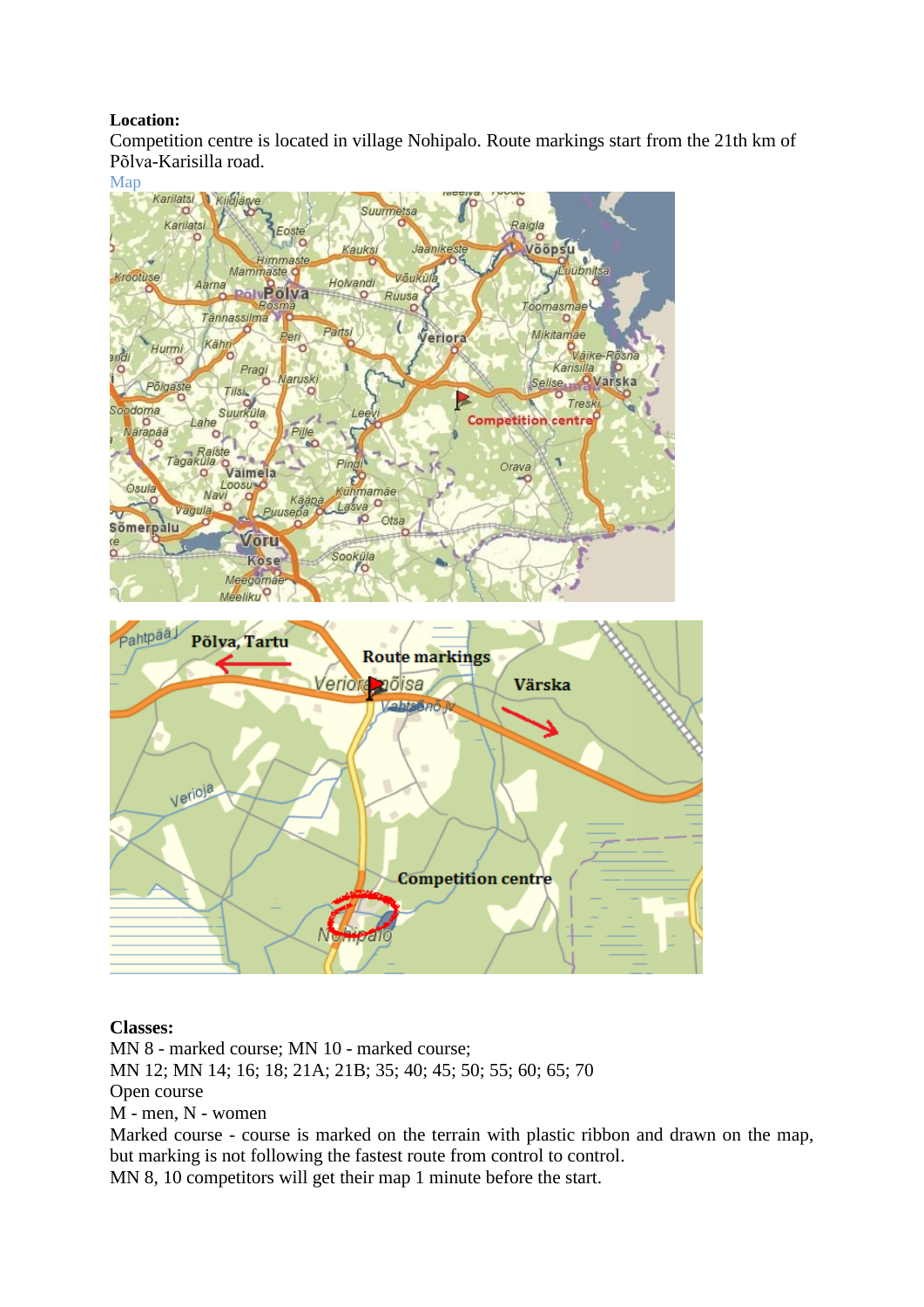#### **Preliminary course lengths:**

|    |                                                      | Course length |         |
|----|------------------------------------------------------|---------------|---------|
|    | <b>Class</b>                                         | 1st day       | 2nd day |
| 1. | M21A                                                 | 12,0          | 6,5     |
| 2  | M35                                                  | 9,5           | 8,0     |
|    | 3 N21A                                               | 9,0           | 5,5     |
|    | 4 M18, M40                                           | 8,0           | 7,0     |
| 5. | M <sub>16</sub> , M <sub>21</sub> B, N <sub>18</sub> | 6,5           | 5,5     |
| 6  | M45, M50                                             | 6,0           | 5,0     |
| 7  | N35, N40, M55, M60                                   | 5,5           | 4,5     |
|    | N45, N50, M65,                                       |               |         |
| 8. | N21B                                                 | 4,5           | 4,0     |
|    | 9 M14, N16                                           | 4,0           | 3,5     |
| 10 | N55, N60, M70                                        | 3,5           | 3,0     |
| 11 | N <sub>14</sub> , N <sub>65</sub>                    | 3,5           | 3,0     |
| 12 | N70                                                  | 3,0           | 2,5     |
|    | 13 MN 12                                             | 2,5           | 2,0     |
|    | 14 MN 8NR, MN 10NR                                   | 1,7/2,5       | 1,5/2,2 |
| 15 | Open course                                          | 5,0           | 4,0     |

### **Entry fees:**

| <b>MN 8-14</b>       | 3 EUR per day |
|----------------------|---------------|
| MN 16-18, 60, 65, 70 | 5 EUR per day |
| MN 21-55             | 8 EUR per day |
| Open course          | 5 EUR per day |

## **Registration:**

On the webpage [www.osport.ee](http://www.osport.ee/) or e-mail [raul48@hot.ee](mailto:raul48@hot.ee) Entry fee must be transferred to Värska Orienteerumisklubi PEKO account IBAN EE242200001120074669 Swedbank. Entry deadline April  $6<sup>th</sup>$  2015 Latecomers have 1,5 times higher entry fee.

### **Electronic punching:**

SportIdent electronic timing is used. SI cards will be available for hire at the event centre. The hire charge is 1 EUR per day.

# **Accommodation:** Preorder

| Värska Sanatorium (hotel)                       | www.spavarska.ee        | 796 4666 |
|-------------------------------------------------|-------------------------|----------|
| Hirvemäe Holiday Centre                         | www.hirvemae.ee         | 79 76105 |
| Setomaa Turismitalo                             | http://www.setotalu.ee/ |          |
| Värska Gymnasium (on the floor) 3 EUR per night |                         | 53453331 |

### **Parking:**

Close to the competition center.

#### **Washing and toilets:**

There is a warm outdoor shower and toilets in competition centre.